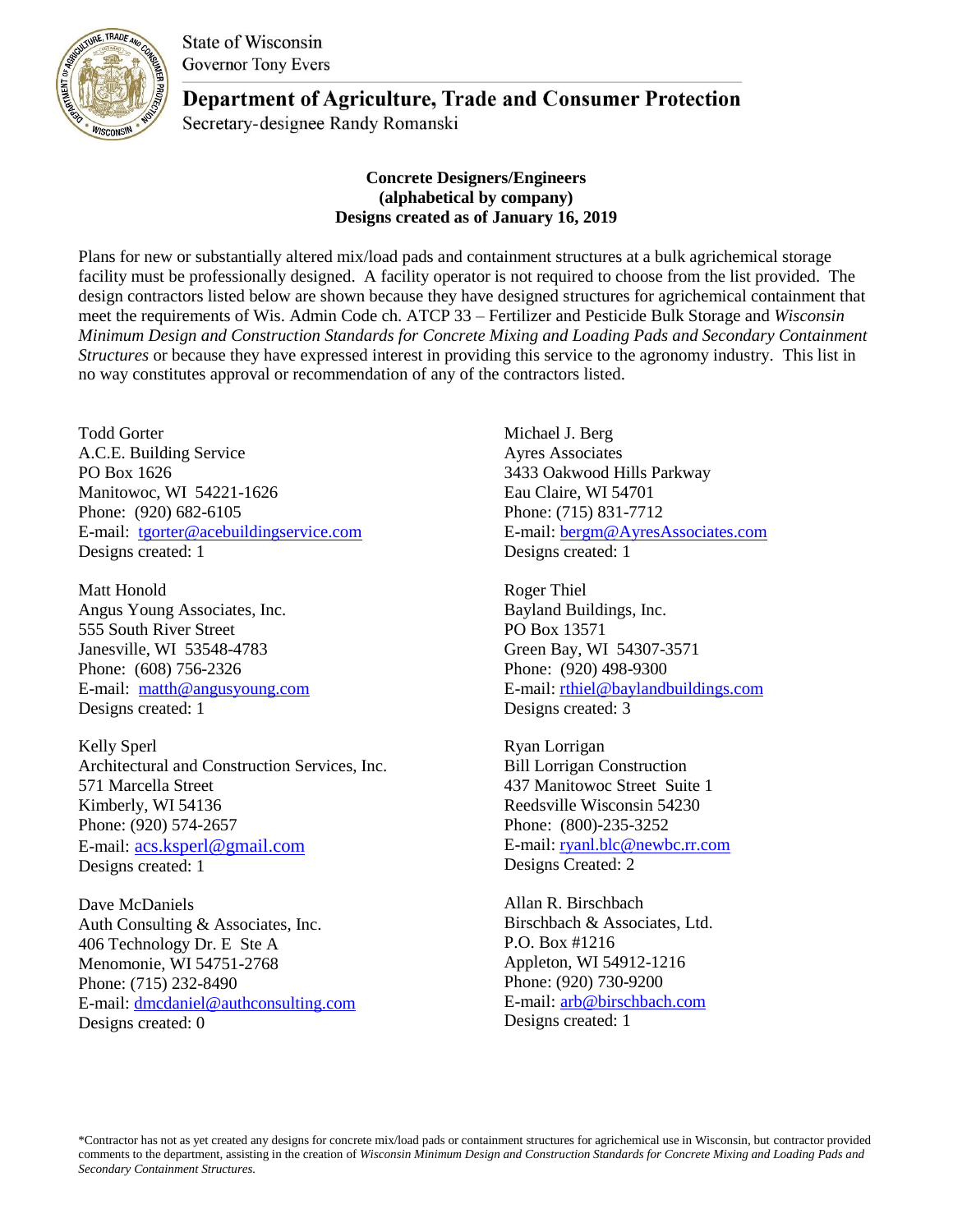Joel Oppriecht Brickl Bros. Design/Builders PO Box 125 West Salem, WI 54669 Phone: (608) 786-5297 E-mail: [joppriecht@bricklbros.com](mailto:joppriecht@bricklbros.com) Designs created: 1

Sixto Villegas Briohn Design Group 3885 North Brookfield Road, Ste. 200 Brookfield, WI 53045 Phone: (262) 790 0501 Ext 402 E-mail: [svillegas@briohn.com](mailto:svillegas@briohn.com) Designs created: 1

Tom Olthafer Buesing & Associates 1212 Locust St. Dubuque, Iowa 52001 Phone: (563) 556-4389 Email: [tcolthafer@buesing.com](mailto:tcolthafer@buesing.com) Designs created: 1

Steve Poethke Cooper Engineering Company, Inc. P.O. Box 230 Rice Lake, WI 54868 Phone: (715) 234-7008 e-mail: [spoethke@cooperengineering.net](mailto:spoethke@cooperengineering.net) Designs created: 1

Neil Laberee Derrick Commercial Contracting, LLC P.O. Box 445 New Richmond, WI 54017 Phone: (715) 246-2320 E-mail: [nlaberee@derrickbuilt.com](mailto:nlaberee@derrickbuilt.com) Designs Created: 1

Larry Hagness Durand Builders Service, Inc. PO Box 10 Durand, WI 54736 Phone: (715) 672-5941 E-mail: [lhagness@durandbuilders.com](mailto:lhagness@durandbuilders.com) Designs created: 5

Richard Fisher Fisher & Associates, LLC 215 Peterlynn Drive Wrightstown, WI 54180 Phone: (920) 532-9199 E-mail: [rfisher@fisherandassociatesllc.com](mailto:rfisher@fisherandassociatesllc.com) Designs created: 3

Jim Halverson Grunwaldt & Halverson LLC 3113 MacArthur Way Plover, WI 54467 Phone: (715) 344-8647 E-mail: [jim@grunwaldthalverson.com](mailto:jim@grunwaldthalverson.com) Designs created: 13

Aaron Halberg Halberg Engineering, LLC 15621 Railroad St. Suite 203B Hayward, WI 54843 Phone: (715) 934-2355 E-mail[: aaron@halbergengineering.com](mailto:aaron@halbergengineering.com) Designs created: 6

Jim Klang Hartje Lumber, Inc P.O. Box 389 La Valle, WI 53941-0389 Phone: 800-362-5898 E-mail[: klang@mwt.net](mailto:klang@mwt.net) Designs created: 1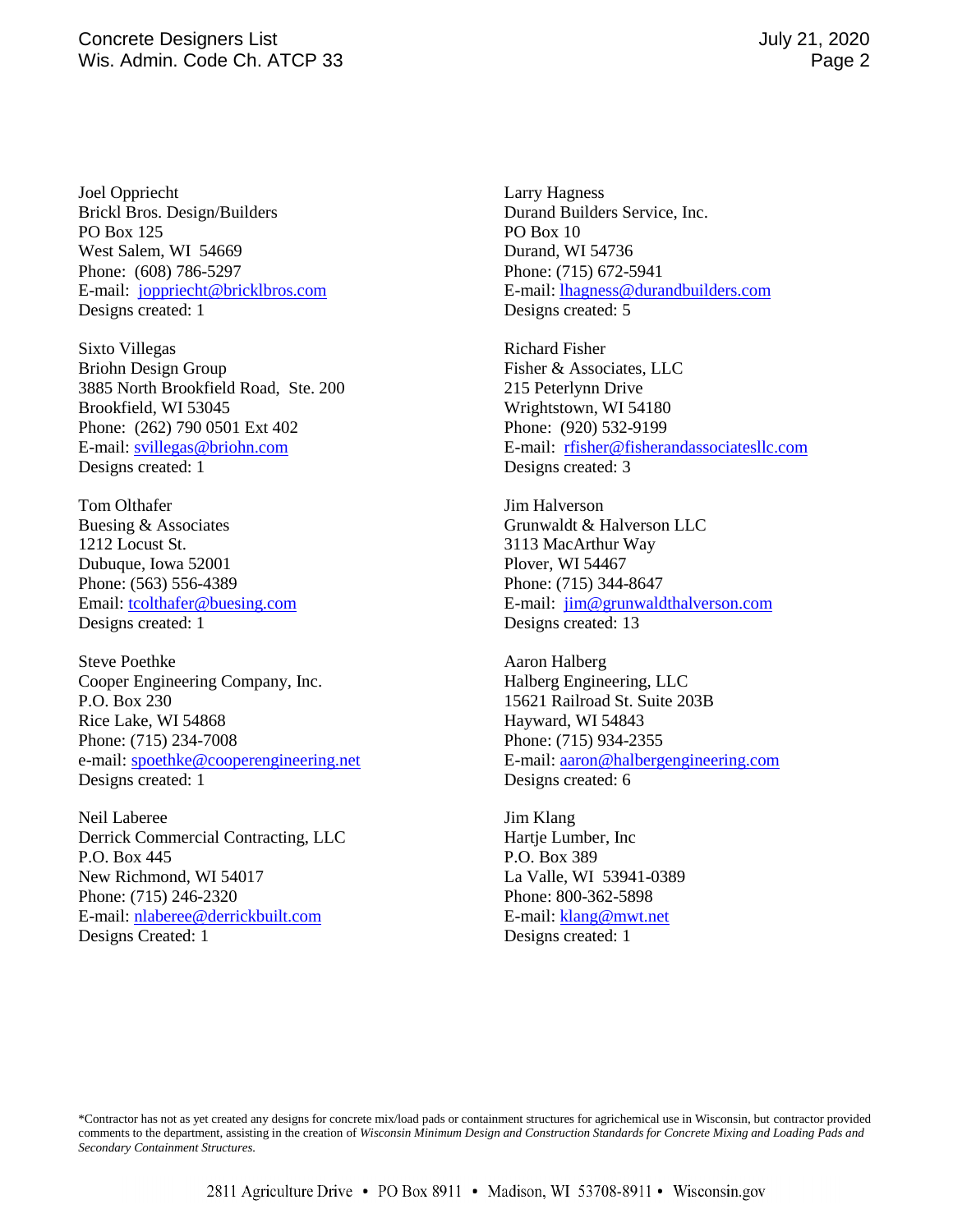Jim Tschampl Integrity Engineering & Design, LLC 2637 Tulip Lane Green Bay, WI. 54313 Phone: (920) 469-9288 E-Mail: [jim@integrityengineering.biz](mailto:jim@integrityengineering.biz) Designs created: 8

Kelley Ramsdell JC Ramsdell Enviro Services, Inc. 408 South Veterans Street Flandreau, South Dakota 57028 Phone: (605) 997-3706 E-mail: [kelley.ramsdell@jcramsdell.net](mailto:kelley.ramsdell@jcramsdell.net) Designs created: 1

Greg Jewell Jewell Associates Engineers, Inc. 560 Sunrise Drive Spring Green, WI 53588 Phone: (608) 588-7484 E-mail: [Greg.Jewell@JewellAssoc.com](mailto:Greg.Jewell@JewellAssoc.com) Designs created: 1

Dean Hefter K.D. Engineering Consultants, Inc. 2600 County Road Y Dodgeville, WI 53533 Phone: (608)935-3310 E-mail: [dhefter@mhtc.net](mailto:dhefter@mhtc.net) Designs created: 1

David Stubbs or Rob Lindstrom Keller, Inc. PO Box 620 Kaukauna, WI 54130-0620 Phone: #1: (920) 766-5795 E-mail: [dstubbs@kellerbuilds.com](mailto:dstubbs@kellerbuilds.com) Designs created: 6

Jim Krech Krech, O'Brien, Mueller & Associates, Inc. 6115 Cahill Avenue Inver Grove Heights, MN 55076 Phone: (651) 451-4605 E-mail: [jkrech@komainc.com](mailto:jkrech@komainc.com) Designs created: 4

Mike Husfeldt Lester Building Systems, LLC 1111 2nd Avenue South Lester Prairie, MN 55354 Phone: (800) 826-4439 E-mail[: mhusfeldt@lesterbuildings.com](mailto:mhusfeldt@lesterbuildings.com) Designs created: 1

Gail Lisse, P.E. 1155 Sharie Lane Green Bay, WI 54304 Phone: (920) 562-2230 E-mail[: gail.lisse@yahoo.com](mailto:gail.lisse@yahoo.com) Designs Created: 2

Randy Wright Marcus Construction Co., Inc. PO Box 68 Prinsburg, MN 56281-0068 Phone: (320) 978-6616 E-mail: [randy@marcusconstruction.com](mailto:randy@marcusconstruction.com) Designs created: 1

David Mente Mente Engineering 320 W Main Street Reedsburg, WI 53959-1563 Phone: (608) 524-4701 E-mail[: d.mente@frontier.com](mailto:d.mente@frontier.com) Designs created: 5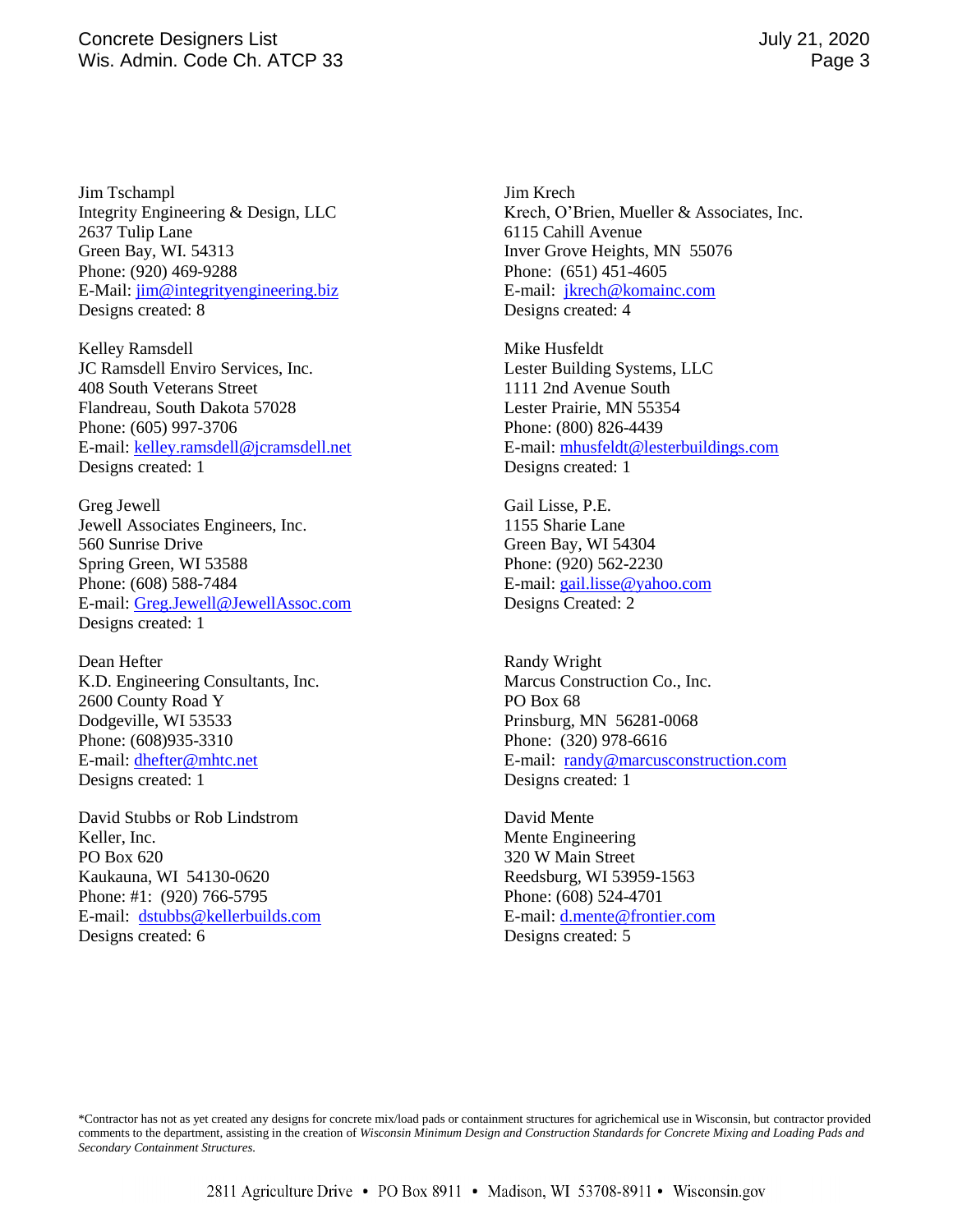Gavin Dorsch M.P.B. Builders, Inc. 654 E. Oshkosh Street Ripon, WI 54971 Phone: (920) 748-2601 E-mail: [gavin@mpbbuilders.com](mailto:gavin@mpbbuilders.com) Designs created: 1

Andrew Skwor MSA Professional Services 1230 South Blvd Baraboo, WI 53913 Phone: (608) 356-2771 E-mail: [askwor@msa-ps.com](mailto:askwor@msa-ps.com) Designs created: 4

Kurt Goebel NEWTECH Engineering & Environmental 1701 North Towanda Avenue Bloomington, IL 61701 Phone: (309) 557-6368 E-mail: [kgoebel@growmark.com](mailto:kgoebel@growmark.com) Designs created: 8

Scott Geddes North Star Consulting Engineers, Inc. 859 217th Street Osceola , WI 54020-4504 Phone: (715) 294-2816 E-mail: [scottg@northstarce-wi.com](mailto:scottg@northstarce-wi.com) Designs created: 1

Joseph Paumen Paumen & Associates, Inc. 929 12<sup>th</sup> Street East Suite 1 Glencoe, MN 55336 Phone: (320) 864-5642 e-mail: [joe@paumenassociates.com](mailto:joe@paumenassociates.com) Designs created: 1

Kevin Parish Quam Engineering, LLC 122 Wisconsin Street West Bend, WI 53095 Phone: (262) 338-6641 E-mail: [kparish@quamengineering.com](mailto:kparish@quamengineering.com) Designs Created: 0

Henry Berry Ratsch Engineering Company, Ltd. P.O. Box 189 Neillsville, WI 54456 Phone: (715) 743-2240 E-mail[: henry@ratschengineering.com](mailto:henry@ratschengineering.com) Designs created: 12

Matt Wright Red Barn Design & Engineering, S.C. 5198 County Road V De Forest, WI 53532 Phone: (608) 846-7271 E-mail[: redbarnde@centurytel.net](mailto:redbarnde@centurytel.net) Designs created: 1

Robert A. Sexton Rice Lake Engineering 15 East Eau Claire Street Rice Lake, WI 54868 Phone: (715) 234-9054 E-mail[: rleng@chibardun.net](mailto:rleng@chibardun.net) Designs created: 11

Wayne Dau River Valley Architects, Inc. 1403 122<sup>nd</sup> St Ste C Chippewa Falls, WI 54729 Phone: (715) 832-0875 E-mail[: wayne@rivervalleyarchitects.com](mailto:wayne@rivervalleyarchitects.com) Designs created: 1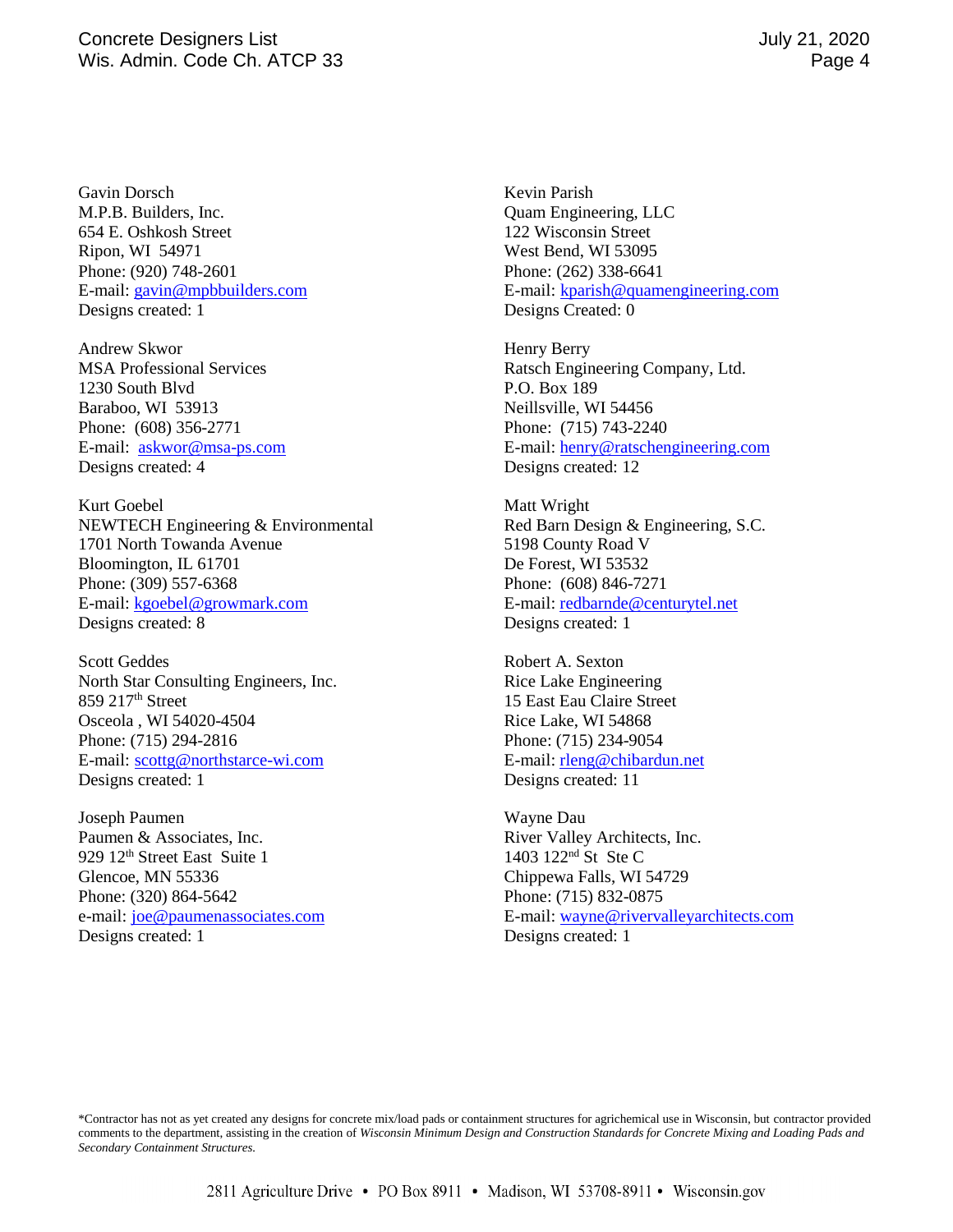John Roach Roach & Associates, LLC 856 North Main Street Seymour, WI 54165 Phone: (920) 8336340 E-mail: [john@jmroach.com](mailto:john@jmroach.com) Designs created: 1

Chris Jimieson SCS Engineers 2830 Dairy Drive Madison, WI 53718 Phone: (608) 224-2828 ext. 240 E-mail: [CJimieson@scsengineers.com](mailto:CJimieson@scsengineers.com) Designs created: 16

Farhad Mohsenian Spectrum Engineering Incorporated 19395 West Capitol Drive, Suite 203 Brookfield, WI 53045 Phone: (262) 783-7725 E-mail: [f.mohsenian@spectrumengineeringinc.com](mailto:f.mohsenian@spectrumengineeringinc.com) Designs created: 1

Eric Maki Stantec Consulting Services, Inc 1203 Storbeck Drive Waupun, WI 53963 Phone: (920) 324-8600 E-mail: [eric.maki@stantec.com](mailto:eric.maki@stantec.com) Designs created: 1

Jeff Gordon, PE, Vice President SMI, Inc. 102 Revere Drive Manitowoc, WI 54220 Phone: (920) 684-5583 ext. 103 E-mail: [smijeffg@choiceonemail.com](mailto:smijeffg@choiceonemail.com) Designs created: 2

Russell J. Buscher Stueve Construction Co. 2201 East Oak Street Algona, IA 50511 Phone: (800)-357-3110 E-mail[: rbuscher@stueve.com](mailto:rbuscher@stueve.com) Designs created: 2

Tom Culp True North Consultants, Inc. 525 Junction Road, Suite 1900 Madison, WI 53717 Phone: (608) 234-5092 E-mail[: tculp@consulttruenorth.com](mailto:tculp@consulttruenorth.com) Designs created: 0

Terry Mahr VAA, LLC 2300 Berkshire Lane N, Suite 200 Plymouth, MN 55441 Phone: (763) 559-9100 E-mail[: TMahr@vaaeng.com](mailto:TMahr@vaaeng.com) Designs created: 1

Neil Pfaff Vierbicher Associates, Inc. PO Box 379 Reedsburg, WI 53959 Phone: (608) 524-6468 E-mail[: npfa@vierbicher.com](mailto:npfa@vierbicher.com) Designs created: 1

Ed Rieker W Design Associates P.O. Box 99 McCook, NE 69001 Phone: (308) 345-2370 E-mail[: erieker@wdesignea.com](mailto:erieker@wdesignea.com) Designs created: 4